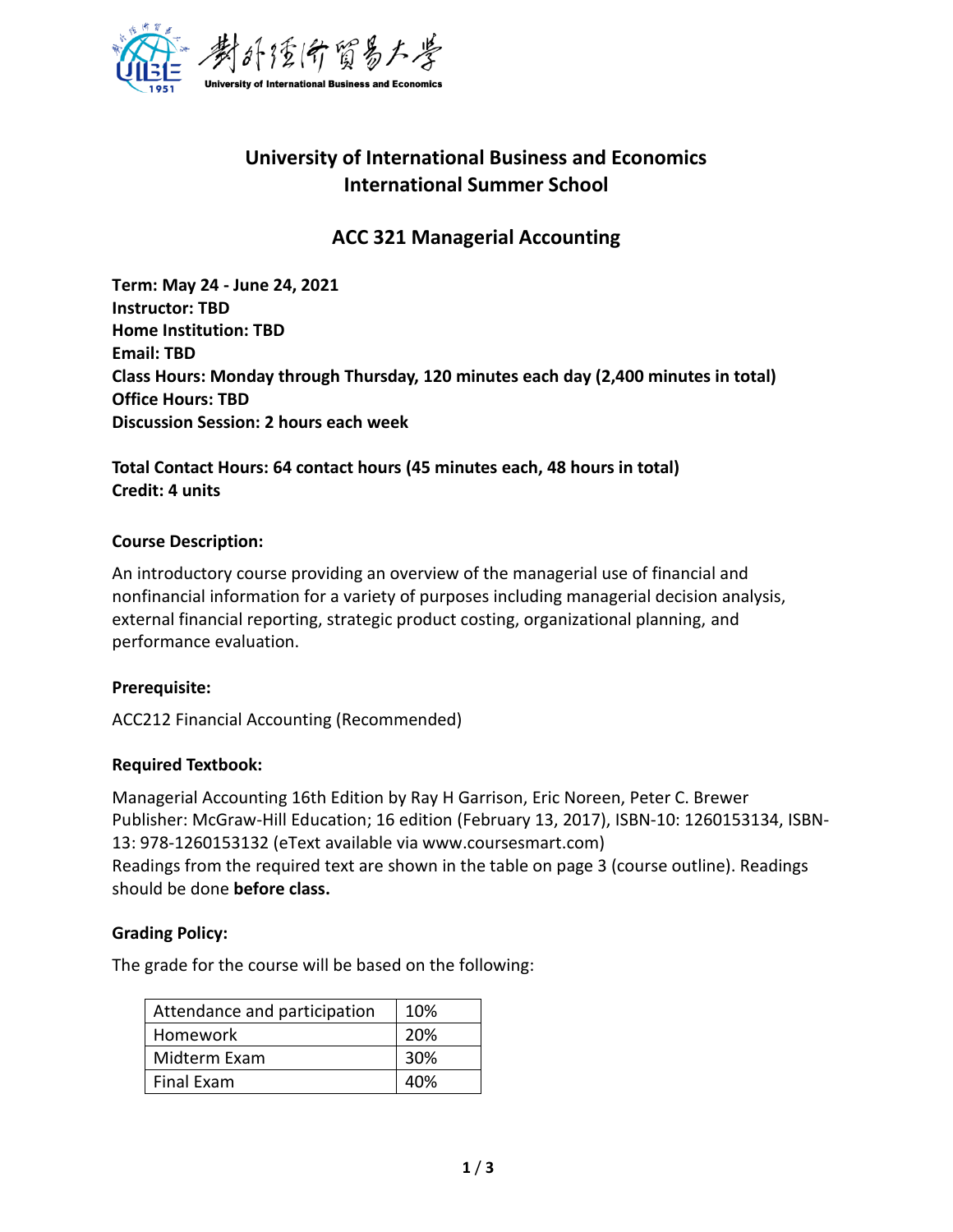

## **Grading Scale:**

|    | 90-100 |    | 72-74    |
|----|--------|----|----------|
| А- | 85-89  |    | 68-71    |
| B+ | 82-84  | U- | 64-67    |
|    | 78-81  |    | 60-63    |
| В- | 75-77  |    | below 60 |

Assignments and examinations will be graded according to the following grade scale:

Curve may be used if appropriate.

#### **Homework**:

Homework assignments will be given after each class and will be due at the beginning of the next class. Grading of homework will be on an 'efforts only' basis, but must be done individually. Late homework submissions and email homework will not be accepted.

#### **Exams:**

All exams will be held in class (or at a location to be announced) and are 'closed book'. Calculators may be used but accessing the Internet, using e-mail or any other text-messaging or internet devices, such as cell phones, smart watches or PDAs, will not be allowed. Exams must also be taken at the scheduled time. There will be no make-up exams.

## **Plagiarism & Fraud:**

Cheating on exams and homework will not be tolerated. Evidence of cheating or submission of homework that is not the product of your own work will result in a score of zero. Repeated occurrences may result in disqualification.

## **Class Rules:**

Students are expected to:

- Attend all classes and be responsible for all material covered in class and otherwise assigned. Any unexcused absence may impact a student's grade.
- Complete the day's required reading and assignments before class
- Review the previous day's notes before class; make notes about questions you have about the previous class or the day's reading
- Participate in class discussions and complete required written work on time
- No smoking, eating or drinking except water and tea.
- Bring an electronic calculator (that cannot store text) **to all classes** to follow along with examples and solve in class exercises. Cellphone may not be used as calculator.
- Otherwise, no electronics use (e.g. cell phones, smart phones, laptop) during the lecture.